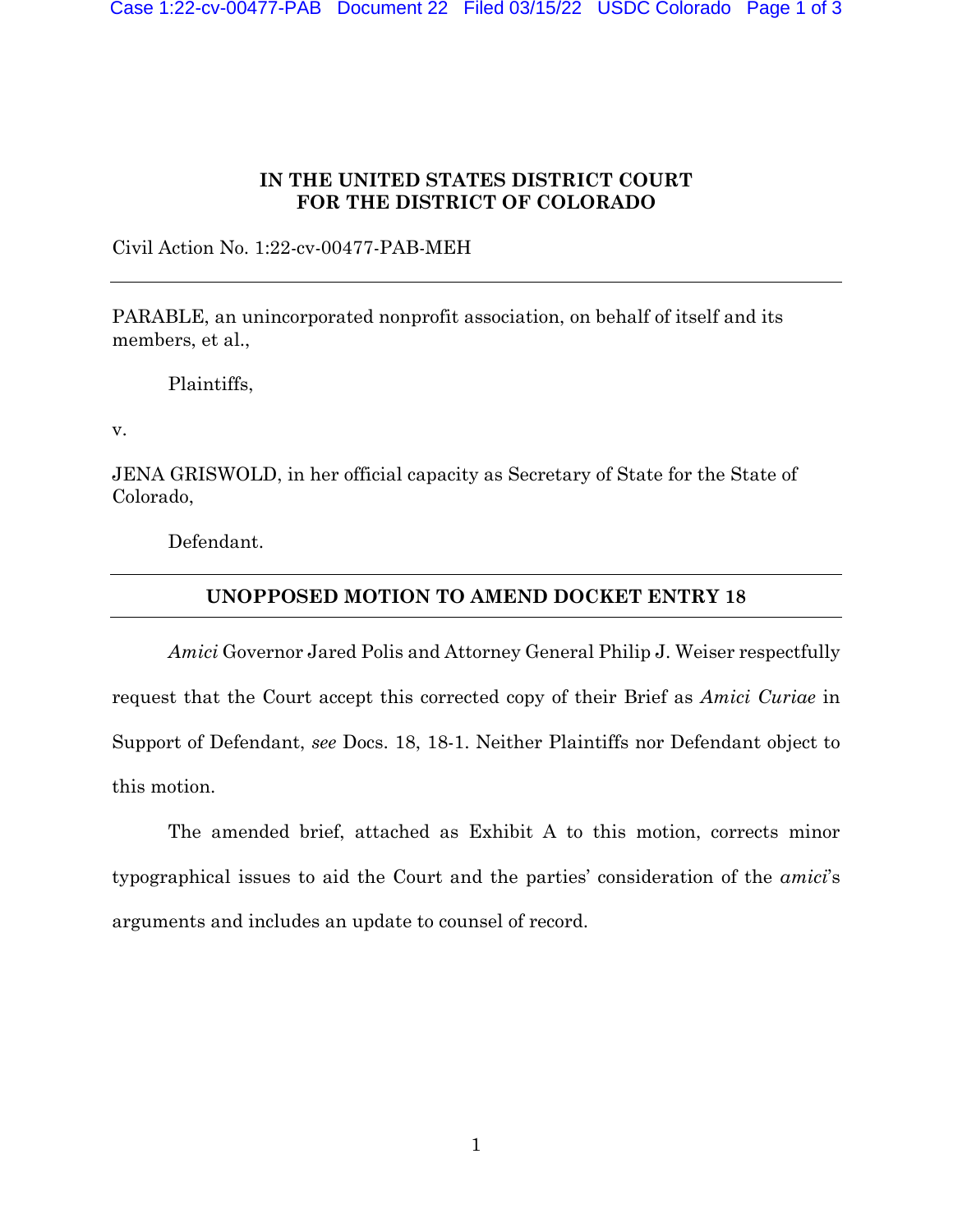Dated March 15, 2022.

PHILIP J. WEISER Attorney General of Colorado

*/s/* Abigail M. Hinchcliff **\****Natalie Hanlon Leh* Chief Deputy Attorney General

**\****Eric R. Olson*  Solicitor General

**\****Kurtis T. Morrison*  Deputy Attorney General

**\****Abigail M. Hinchcliff* First Assistant Attorney General

1300 Broadway, 10th Floor Denver, Colorado 80203 Telephone: 720-508-7119 E-mail: Abigail.Hinchcliff@coag.gov

Attorneys for *Amici Curiae* \**Counsel of Record*